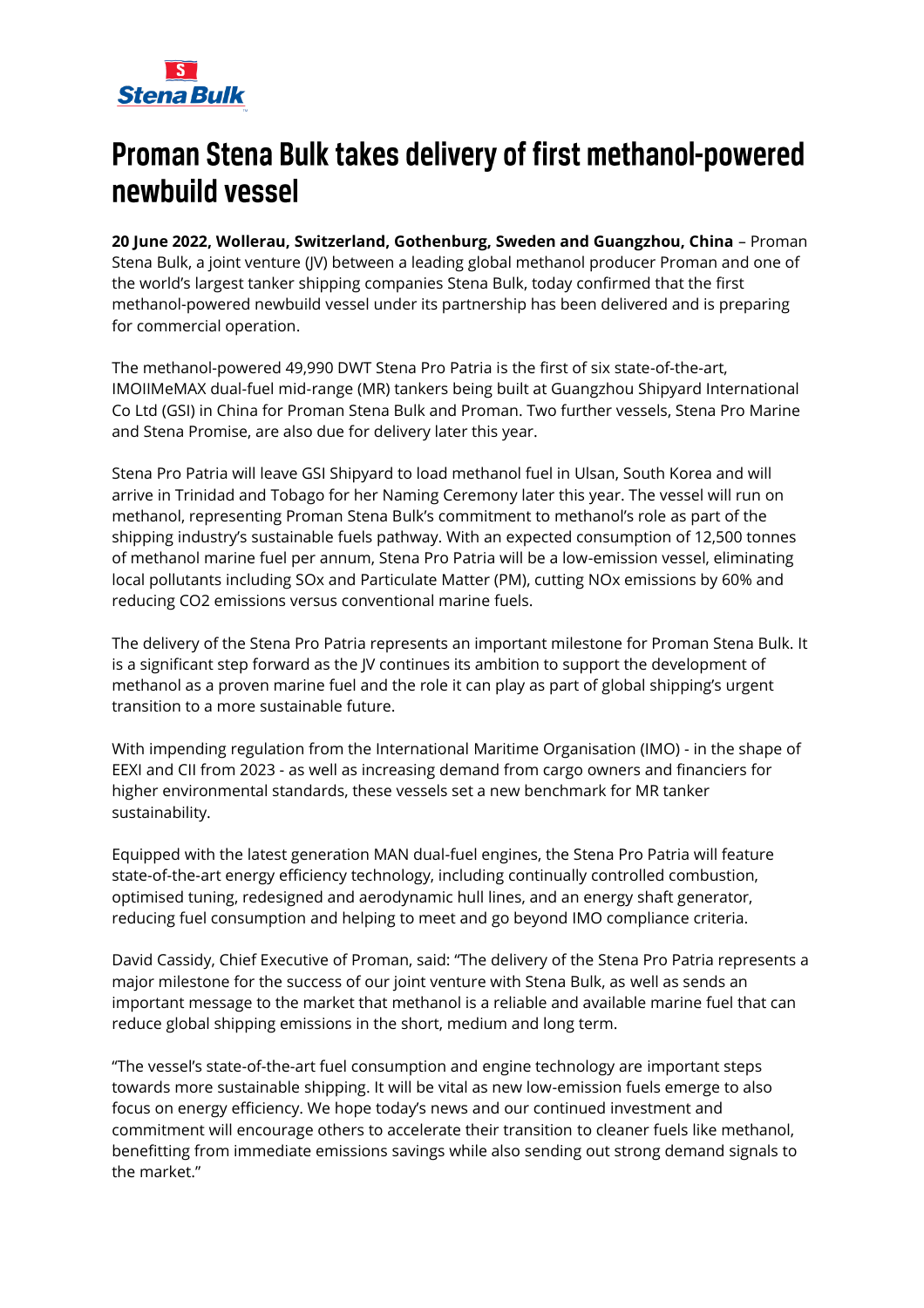

Erik Hånell, President and CEO of Stena Bulk commented: "It is only through collaboration and partnership that we can meet our climate goals. Today's announcement of a jointly built methanol-powered vessel coming into commercial use is a great example of our successful partnership with Proman, and we hope the first of many major milestones.

"As a company we strive to be a first mover by sending out positive messages that new advanced fuels, as well as technological energy efficiency advancements, are available today. Stena Pro Patria is testament to that."

Anita Gajadhar, MD of Proman Shipping, Marketing and Logistics added: "We very much look forward to welcoming Stena Pro Patria to our fleet. Today's delivery is just the beginning of the low-emission methanol transition for our own vessels, and moving forward, for third-party shipping companies too.

"This is a continuation of our journey to develop methanol's huge potential in the global energy transition and showcases our ongoing commitment to the decarbonisation of the shipping industry."

Stena Pro Patria is named in honour of Dennis Patrick, an integral member of the Proman family and the former CEO of Proman's subsidiary Methanol Holdings (Trinidad) Limited (MHTL), who passed away in 2019.

Methanol is already available at over 100 ports worldwide, including at all major bunkering hubs. It is a clean burning, safe to carry and fully biodegradable fuel which provides an immediate reduction in CO2 emissions, virtually eliminates SOx and Particulate Matter, and cuts NOx emissions by 60% compared to traditional marine fuels.

### **For further enquiries, please contact:**

Celine Cheung Group Communications Manager, Proman Email: celine.cheung@proman.org

Erik Hånell President and CEO, Stena Bulk E-mail: erik.hanell@stenabulk.com

### **About Stena Bulk**

With offices in seven countries, Stena Bulk is one of the world's leading tanker shipping companies. The company controls a combined fleet of around 110 vessels. Stena Bulk is part of the Stena Sphere, which has more than 20,000 employees and sales of SEK 60 billion. www.stenabulk.com

#### **About Stena Sphere**

Stena is one of the largest family-owned business groups in Sweden and operates worldwide within different businesses such as Ferry Operations, Offshore Drilling, Shipping, Property, Finance, New Businesses and Recycling. Head office is in Gothenburg, Sweden. www.stena.com